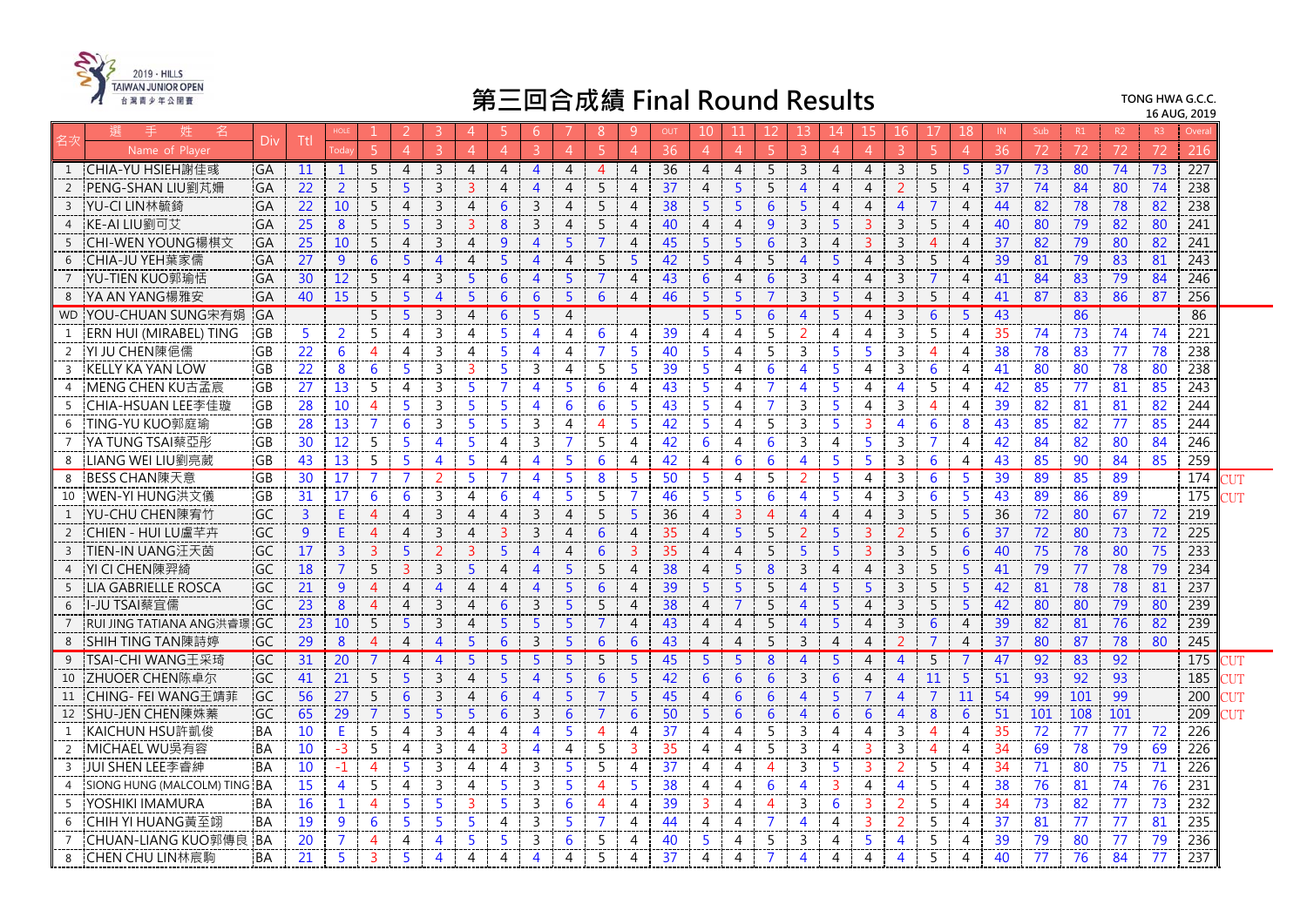

|                | 姓<br>名                        | Div       | Ttl            |                |                |                       |                | 4                     | 5              | 6                        |   | 8        | 9              | OUT | 10             | 11             | 12.             | 13.                      | 14             | 15             | 16             | 17             | 18             | IN | Sub | R1              | R2 | R <sub>3</sub> | Overa |       |
|----------------|-------------------------------|-----------|----------------|----------------|----------------|-----------------------|----------------|-----------------------|----------------|--------------------------|---|----------|----------------|-----|----------------|----------------|-----------------|--------------------------|----------------|----------------|----------------|----------------|----------------|----|-----|-----------------|----|----------------|-------|-------|
|                | Name of Plaver                |           |                |                |                |                       |                | $\Delta$              | $\Delta$       |                          |   |          | $\Delta$       | 36  | $\overline{4}$ | $\overline{4}$ | 5               | $\overline{3}$           | $\overline{A}$ | $\overline{4}$ |                |                | $\overline{4}$ | 36 | 72  | 72              | 72 | 72             | 216   |       |
| 9              | JIA-CHERNG LIAO廖家呈            | <b>BA</b> | 21             | -5             | 5              | 5                     | 3              | 3                     | 4              | 4                        | 5 | 6        | 4              | 39  | 4              | 4              | 5               | $\overline{4}$           | 4              | 4              | 4              | 5              | 4              | 38 | 77  | 81              | 79 | 77             | 237   |       |
| 10             | MAXWIN JIAN WENG CHIEW        | <b>BA</b> | 22             | 14             | 6              | 4                     | 3              | 5                     | 5              | Δ                        | 5 | 6        | 4              | 42  | $\overline{7}$ | 4              | $\overline{7}$  | 3                        | 3              | 5.             | 3              | $\overline{7}$ | 5.             | 44 | 86  | 78              | 74 | 86             | 238   |       |
| 11             | CHENG-YUAN LO羅政元              | BA        | 24             | 12             | 5              | 5                     | $\overline{4}$ | 5                     | 4              | 4                        | 5 | 9        | 4              | 45  | 4              | 5              | 5               | 5                        | 3              | 4              | 3              | 5              | 5              | 39 | 84  | 77              | 79 | 84             | 240   |       |
| 12             | CHUNG YANG CHANG張忠揚 IBA       |           | 24             | 11             | 5              | 4                     | 4              | $\overline{4}$        | 5              | 3                        | 6 | 6        | 4              | 41  | 5              | 5              | 5               | $\overline{4}$           | 5              | $\overline{4}$ | 4              | 5              | 5              | 42 | 83  | 79              | 78 | 83             | 240   |       |
| 13             | MING-LUNG LEE李明隆              | <b>BA</b> | 27             | 10             | 5              | 5                     | 3              | 4                     | 4              | $\overline{4}$           | 4 | 5        | 4              | 38  | $\overline{4}$ | 8              | 6               | 3                        | $\overline{4}$ | $\overline{4}$ | 5.             | 6              | $\overline{4}$ | 44 | 82  | 82              | 79 | 82             | 243   |       |
| 14             | <b>JUNG SOO YANG</b>          | <b>BA</b> | 28             | 9              | 5              | 5                     | 3              | 4                     | 4              | ξ                        | 5 | 5        | 4              | 38  | $\overline{7}$ | 5              | 6               | $\overline{4}$           | 4              | 3              | 4              | 6              | 4              | 43 | 81  | 77              | 86 | 81             | 244   |       |
| 15             | <b>DANIEL JUN XIANG TOK</b>   | <b>BA</b> | 31             | 14             | 5              | 4                     | $\overline{4}$ | $\overline{4}$        | 5              | $\overline{4}$           | 6 | 6        | 6              | 44  | 4              | 5              | 6               | 2                        | $\overline{4}$ | 4              | 5.             | 5              | 7              | 42 | 86  | 79              | 82 | 86             | 247   |       |
| <b>WD</b>      | <b>ERH- FU (KIWI) HUANG</b>   | <b>BA</b> |                |                |                |                       |                |                       |                |                          |   |          |                |     | 5              | 5              | $\overline{4}$  | 3                        | 4              | 5              | 4              |                |                |    |     | 80              | 77 |                | 157   |       |
| 17             | CHUN-YU LAI賴俊瑜                | BA        | 20             | 11             | 5              | 5                     | 3              | -5                    | 5              | $\overline{4}$           | 6 | 5        | 5              | 43  | 5              | 5              | 5               | $\overline{3}$           | $\overline{4}$ | $\overline{4}$ | 3              | $\overline{7}$ | 4              | 40 | 83  | $\overline{81}$ | 83 |                | 164   | דו זי |
| 18             | ADRIAN YUNG WEI YAP叶湧伟        | <b>BA</b> | 21             | 12             | 5              | 5                     | 3              | 6                     | 5              | 3                        | 4 | 5        | $\overline{4}$ | 40  | $\overline{4}$ | 6              | 6               | $\overline{\mathbf{4}}$  | 5              | 5              | 5.             | $\overline{4}$ | 5              | 44 | 84  | 81              | 84 |                | 165   | UТ    |
| 19             | CHUAN-YU (AARON) CHUNG        | <b>BA</b> | 24             | 8              | 6              | 5                     | 4              | 4                     | 4              | 3                        | 5 | 4        | 4              | 39  | 6              | $\overline{7}$ | 4               | 3                        | 3              | 4              | 4              | 6              | 4              | 41 | -80 | 88              | 80 |                | 168   | ТUТ   |
| 19             | SHANG JUNG LEE李尚融             | <b>BA</b> | 24             | 14             | 6              | $\overline{5}$        | 3              | 5.                    | 6              | $\boldsymbol{\varDelta}$ | 5 | 5        | 5              | 44  | $\overline{5}$ | 5              | 6               | 5.                       | $\overline{4}$ | 5              | $\overline{4}$ | $\overline{4}$ | 4              | 42 | 86  | 82              | 86 |                | 168   | דו די |
| 19             | <b>INHAN KANG</b>             | <b>BA</b> | 24             | 15             | 6              | 6                     | $\overline{4}$ | 4                     | 5              | 3                        | 5 | 8        | 4              | 45  | $\overline{4}$ | 5              | 5               | 5                        | 5              | 5              | 4              | 5.             | 4              | 42 | 87  | 81              | 87 |                | 168   |       |
| 22             | YUHAO TENG鄧宇皓                 | <b>BA</b> | 25             | 10             | 5              | 4                     | 5              | 5                     | 4              | 3                        | 5 | 5        | 4              | 40  | 4              | 5              | 6               | 3                        | 5              | 5              | 3              | 5              | 6              | 42 | 82  | 87              | 82 |                | 169   |       |
| 22             | HAN NUNG KUO郭翰農               | <b>BA</b> | 25             | 13             | 5              | 4                     | 4              | 4                     | 5              | $\overline{4}$           | 4 | 6        | -5             | 41  | 5              | 5              | 8               | 2                        | 6              | 4              | 4              | 6              | 4              | 44 | 85  | 84              | 85 |                | 169   | ΊIΤ   |
| 24             | TING HENG HSIEH謝定衡            | <b>BA</b> | 30             | 14             | 5              | 4                     | 3              | 5                     | 4              | 3                        | 5 | 6        | -5             | 40  | 5              | 5              | $\overline{7}$  | $\overline{4}$           | 4              | 3              | 4              | $\overline{7}$ | $\overline{7}$ | 46 | 86  | 88              | 86 |                | 174   | דו זי |
| 25             | SHAO-CHIEH(JERRY) TSAI        | <b>BA</b> | 35             | 13             | 5              | 4                     | $\mathbf{3}$   | $\overline{4}$        | 4              | $\overline{4}$           | 5 | 6        | 5              | 40  | $\overline{5}$ | 5              | 6               | 4                        | 6              | 4              | 5              | 5              | 5              | 45 | 85  | 94              | 85 |                | 179   | NЛ    |
| 25             | TZU-HSIEN YANG楊子賢             | <b>BA</b> | 35             | 17             | 5              | 7                     | $\overline{4}$ | 5                     | 4              | Δ                        | 4 | 6        | 4              | 43  | 5              | 5              | $\overline{7}$  | 3                        | 8              | 5              | 3              | 6              | 4              | 46 | 89  | 90              | 89 |                | 179   |       |
| 25             | <b>BOSEONG PARK</b>           | BA        | 35             | 21             | 5              | .5                    | 4              | 5                     | 5              | 3                        | 6 | 6        | 5              | 44  | 4              | 8              | 6               | 4                        | 5              | 6              | 4              | 8              | 4              | 49 | 93  | 86              | 93 |                | 179   | ЧM    |
| 28             | JUI-FENG (BRAD) HSU           | :BA       | 44             | 18             | 5              | 4                     | 3              | $\overline{4}$        | $\overline{7}$ | 5                        | Б | 7        | 4              | 44  | $\overline{7}$ | $5^{\circ}$    | 5               | $\overline{4}$           | 6              | $\overline{4}$ | 5.             | 5              | 5              | 46 | 90  | 98              | 90 |                | 188   | דו זי |
| <b>WD</b>      | <b>FEIRISH NOR FEIZAL NOR</b> | <b>BA</b> |                |                |                |                       |                |                       |                |                          |   |          |                |     | 5              | $\overline{7}$ | 5               | 4                        | 5              |                |                |                |                |    |     | 81              |    |                | 81    |       |
| 1              | YU YANG LAI賴昱禓                | <b>BB</b> | $\overline{4}$ | $-2$           | 5              | 5                     | 3              | 3                     | 4              | $\overline{3}$           | 4 | 5        | 4              | 36  | 5 <sup>5</sup> | $\overline{3}$ | 5               | $\overline{3}$           | $\overline{4}$ | $\mathbf{3}$   | $\mathsf{3}$   | $\overline{4}$ | 4              | 34 | 70  | 75              | 75 | 70             | 220   |       |
| 2              | SEAN DOMINIQUE GRANADA        | <b>BB</b> | 7              | 7              | 5              | 4                     | 3              | 4                     | 6              | $\overline{4}$           | 4 | 5        | -5             | 40  | 5 <sup>1</sup> | $\overline{4}$ | $\overline{4}$  | $\overline{\mathcal{A}}$ | 4              | 4              | 3              | 6              | 5              | 39 | 79  | 71              | 73 | 79             | 223   |       |
| $\overline{3}$ | CHIH CHEN HUANG黃至晨            | <b>BB</b> | 8              | 4              |                | $\boldsymbol{\Delta}$ | 3              | $\boldsymbol{\Delta}$ | 4              | 4                        | 5 | 5        | 5              | 38  | $\overline{4}$ | $\overline{4}$ | 6               | 3                        | 4              |                | 3              | 4              | 5              | 38 | 76  | 71              | 77 | 76             | 224   |       |
| $\overline{4}$ | TIEN MING LO                  | <b>BB</b> | 14             | $\overline{2}$ | 5              | $\overline{4}$        | 3              | $\overline{4}$        | 5              | $\overline{4}$           | 3 | 5        | 5              | 38  | $\overline{4}$ | $\mathbf{3}$   | 5               | 3                        | $\overline{4}$ | $\overline{4}$ | 4              | 5              | $\overline{4}$ | 36 | 74  | 80              | 76 | 74             | 230   |       |
| - 5            | <b>TUSHAR PANNU</b>           | BB        | 14             | 6              | 5              | 4                     | 3              | 4                     | 5              | 3                        | 4 | 6        | 3              | 37  | $\overline{4}$ | $\overline{4}$ | $6\phantom{1}6$ | $\overline{5}$           | $\overline{4}$ | 5 <sup>1</sup> | 3              | $6\phantom{1}$ | 4              | 41 | 78  | 76              | 76 | 78             | 230   |       |
| -6             | LIANG YU KO柯亮宇                | <b>BB</b> | 15             | $\overline{4}$ | 5              | $\overline{4}$        | $\overline{3}$ | 4                     | $\overline{A}$ | 3                        | 4 | 5        | $\overline{4}$ | 36  | 6              | 5              | 5               | $\overline{4}$           | 4              | 4              | 3              | 5              | $\overline{4}$ | 40 | 76  | 76              | 79 | 76             | 231   |       |
| $\overline{7}$ | <b>HSUAN-AN YU</b>            | <b>BB</b> | <b>16</b>      | $\overline{4}$ | 6              | $\overline{4}$        | 3              | 4                     | $\overline{4}$ | $\boldsymbol{\Delta}$    | 6 | $\Delta$ | $\overline{4}$ | 39  | $\overline{4}$ | $\overline{5}$ | 5               | 2                        | $\overline{4}$ | 5.             | $\mathbf{3}$   | 5              | $\overline{4}$ | 37 | 76  | 76              | 80 | 76             | 232   |       |
| 8              | <b>JIA HAO POON</b>           | <b>BB</b> | 19             | 5              | 6              | 4                     | $\overline{4}$ | 4                     | 5              | 3                        | 4 | 5        | 4              | 39  | $\overline{4}$ | 6              | 5               | 3                        | 4              | $\overline{4}$ | 3              | 5              | $\overline{4}$ | 38 | 77  | 77              | 81 | 77             | 235   |       |
| -9             | JEN-CHIE HUANG黃仁杰             | <b>BB</b> | 20             | $\overline{3}$ | $\overline{4}$ | 4                     | $\overline{3}$ | 5                     | 5              | 5                        | 3 | 4        | 4              | 37  | $\overline{4}$ | $\overline{4}$ | $\overline{7}$  | $\overline{4}$           | 3              | $\overline{4}$ | $\overline{4}$ | $\overline{4}$ | $\overline{4}$ | 38 | 75  | 81              | 80 | 75             | 236   |       |
| 10             | SHIH-CHUN CHENG鄭仕均 BB         |           | 23             | $\overline{4}$ | $\overline{4}$ | 6                     | $\overline{3}$ | 3                     | $\overline{4}$ | $\overline{4}$           | 5 | 6        | 5              | 40  | 5 <sup>1</sup> | $\overline{4}$ | 5               | $\mathbf{3}$             | $\overline{3}$ | $\overline{4}$ | $\overline{2}$ | 5              | 5              | 36 | 76  | 80              | 83 | 76             | 239   |       |
| 12             | JUN CHAY LEE 李俊材              | <b>BB</b> | 24             | 8              | -5             | 4                     |                | $\boldsymbol{\Delta}$ | 4              | 5                        | 6 | 6        | $\overline{4}$ | 40  | $\overline{4}$ | 4              | 6               | $\overline{4}$           | $\overline{4}$ | 4              | $\overline{4}$ | 5              | 5              | 40 | 80  | 81              | 79 | 80             | 240   |       |
| 11             | CHEN-SHIUAN WU吳丞軒             | <b>BB</b> | 24             | 11             | 5              | $\overline{4}$        | 3              | 6                     | $\overline{4}$ | $\overline{4}$           | 4 | 7        | $\overline{4}$ | 41  | 5              | $\overline{4}$ | 6               | $\overline{4}$           | 5              | 6              | $\mathsf{3}$   | 5              | $\overline{4}$ | 42 | 83  | 80              | 77 | 83             | 240   |       |
| 13             | CHEN LIANG LIN林宸諒             | <b>BB</b> | 25             | 12             | 6              | 4                     | $\overline{4}$ | 4                     | 4              | 2                        | 6 | 5        | $\overline{4}$ | 39  | 5              | 5              | $\overline{7}$  | $\overline{4}$           | $\overline{4}$ | 6              | 3              | 6              | 5              | 45 | 84  | 78              | 79 | 84             | 241   |       |
| 14             | JUI-HENG TSAI蔡睿恒              | <b>BB</b> | 27             | 10             | 5              | 5                     | 2              | $\overline{4}$        | 5              | $\boldsymbol{\Delta}$    | 4 | 6        | 5              | 40  | $\overline{4}$ | $\overline{4}$ | 6               | $\overline{3}$           | 5              | $\overline{4}$ | 4              | $\overline{7}$ | 5              | 42 | 82  | 79              | 82 | 82             | 243   |       |
| 15             | HSIANG CHIH HSU許翔智            | <b>BB</b> | 29             | 10             | 5              | $\overline{4}$        | 3              | $\overline{7}$        | -5             | 3                        | 6 | 5        | $\overline{4}$ | 42  | $\overline{4}$ | 6              | 5               | $\overline{4}$           | $\overline{4}$ | 5              | 3              | 5              | $\overline{4}$ | 40 | 82  | 81              | 82 | 82             | 245   |       |
| 16             | JOACHIM ALONSO ACDA YU        | <b>BB</b> | 29             | 11             | 6              | 4                     | 3              | 4                     | 6              | $\overline{3}$           | 5 | 5        | 5              | 41  | $\overline{7}$ | 5              | $\overline{4}$  | $\overline{4}$           | 5              | $\overline{4}$ | 3              | 6              | $\overline{4}$ | 42 | 83  | 80              | 82 | 83             | 245   |       |
| 17             | SHANG-EN SHEN沈上恩              | <b>BB</b> | 20             | $\overline{6}$ | 5              | $\overline{4}$        | $\overline{4}$ | 3                     | 5              | $\overline{4}$           | 4 | Δ        | 5              | 38  | $\overline{4}$ | 5              | 5               | 3                        | 4              | 5              | 3              |                | 4              | 40 | 78  | 86              | 78 |                | 164   |       |
| $\vert$ 17     | <b>JIAYI (TOM) YAO</b>        | <b>BB</b> | 20             | 8              | 5              | $\Delta$              | 3              |                       |                | $\overline{3}$           | 5 | 5        | $\Delta$       | 40  | 5              | $\overline{5}$ | 6               |                          | $\overline{4}$ | 4              | $\mathbf{3}$   | 5              | 6              | 40 | 80  | 84              | 80 |                | 164   |       |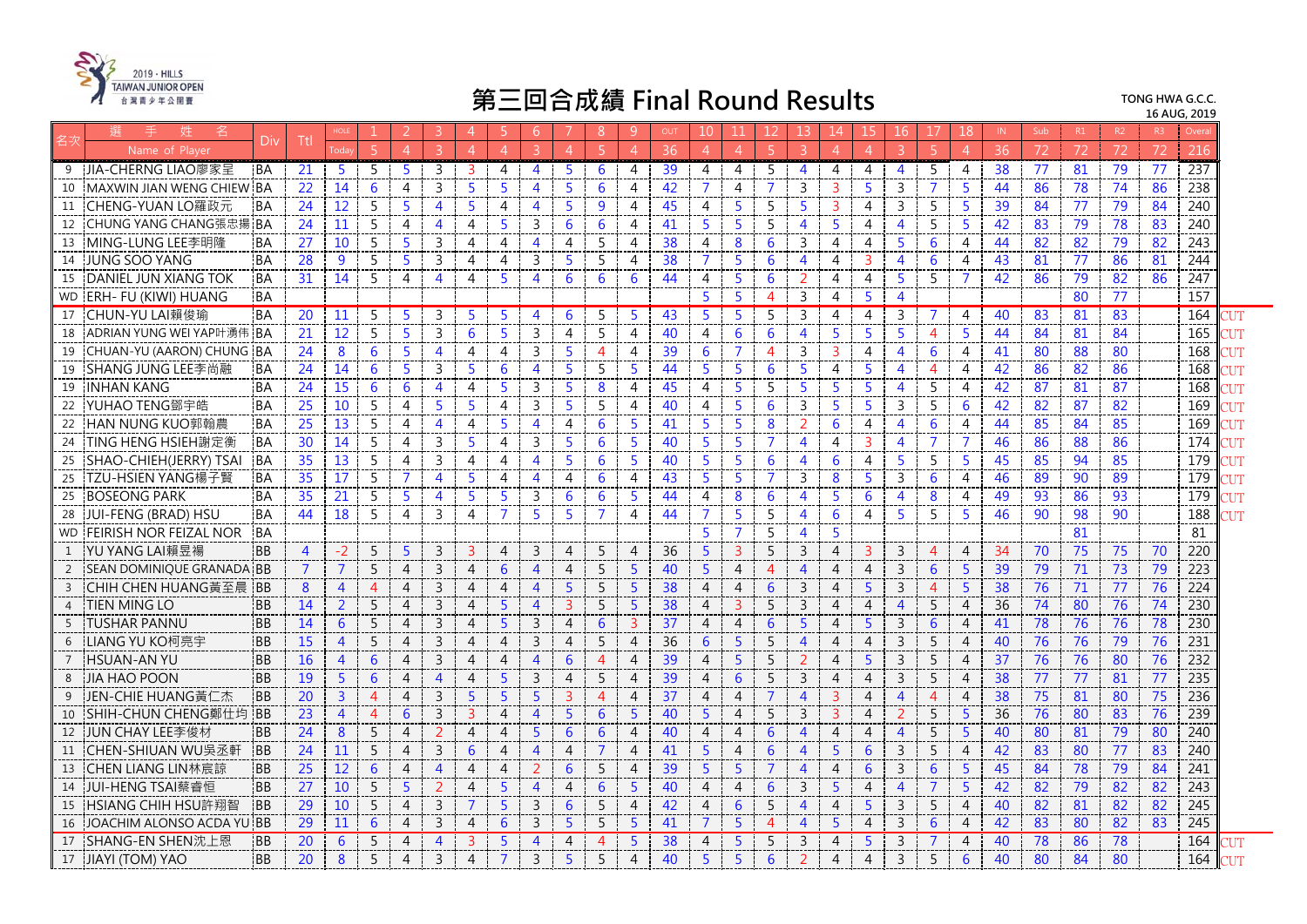

| 牪<br>名<br>Div                                                     | Ttl             |                   |                |                 | 3.             | $\overline{4}$ | -5             | -6             |                | 8              | 9              | OUT             | 10                    |                |                       |                         | 14             |                | 16             | 17                       | 18             | IN              | Sub             | R1              | R2  | R <sup>3</sup> | Overa |            |
|-------------------------------------------------------------------|-----------------|-------------------|----------------|-----------------|----------------|----------------|----------------|----------------|----------------|----------------|----------------|-----------------|-----------------------|----------------|-----------------------|-------------------------|----------------|----------------|----------------|--------------------------|----------------|-----------------|-----------------|-----------------|-----|----------------|-------|------------|
| Name of Plaver                                                    |                 |                   |                | $\overline{4}$  | $\overline{3}$ | $\overline{A}$ | $\overline{A}$ | $\mathbf{3}$   | $\overline{4}$ | $\overline{5}$ | $\overline{4}$ | 36              | 4                     | -4             | -5.                   | 3                       | $\overline{4}$ | $\Delta$       |                |                          | $\Delta$       | 36              | 72              | 72              | 72  |                | 216   |            |
| PING-HAN HSIEH謝秉翰<br><b>BB</b><br>19                              | 23              | 8                 | 5              | $\overline{4}$  | $\mathbf{3}$   | $\overline{4}$ | 5 <sup>5</sup> | $\overline{4}$ | $\overline{4}$ | 5              | -5             | 39              | $\overline{4}$        | 5              | 6                     | $\overline{4}$          | 5              | $\overline{4}$ | $\overline{4}$ | 5                        | 4              | 41              | 80              | 87              | 80  |                | 167   | דו זי      |
| 19<br>DINH GIA BOA (TONY) NGUYEN<br><b>BB</b>                     | 23              | 13                | $\overline{7}$ | 5               | $\overline{4}$ | $\overline{7}$ | 5 <sup>1</sup> | $\overline{4}$ | $\overline{4}$ | 6              | $\overline{4}$ | 46              | $\overline{4}$        | 5              | $\overline{7}$        | $\Delta$                | $\overline{4}$ | 4              | $\overline{3}$ | $\Delta$                 | 4              | 39              | 85              | 82              | 85  |                | 167   | דו זי      |
| YEN-KAI LEE李研愷<br><b>BB</b><br>19                                 | 23              | 13                | 5              | 5               | 5              | 5              | 5              | $\overline{2}$ | 5              | 6              | $\overline{5}$ | 43              | $\overline{4}$        | 6              | 5                     | 3                       | 5              | 5              | $\overline{4}$ | 5                        | 5              | 42              | 85              | 82              | 85  |                | 167   | <b>IIT</b> |
| HSIN YU LIN林薪祐<br><b>BB</b><br>19                                 | 23              | 14                | 6              | $\overline{4}$  | $\mathbf{3}$   | $\overline{3}$ | 5              | 5              | 5              | $\overline{7}$ | $\overline{4}$ | 42              | 5                     | 5              | $\overline{7}$        | 4                       | 4              | 5              | 4              | $\overline{7}$           | $\overline{3}$ | 44              | 86              | 81              | 86  |                | 167   | NТ         |
| ALBERT GENE HUANG黃翊柏 BB<br>19                                     | 23              | 16                | 6              | 5               | $\overline{4}$ | $\overline{4}$ | 5              | 6              | $\overline{4}$ | 6              | 5              | 45              | $\overline{4}$        | 5              | 6                     | $\overline{4}$          | 5              | 5              | $\overline{4}$ | 5                        | 5              | 43              | 88              | 79              | 88  |                | 167   | דו זי      |
| 24<br>CHENG-HAN CHENG鄭承瀚 IBB                                      | 27              | 10                | 5              | 5               | $\overline{4}$ | 5              | $\mathbf{3}$   | 3              | $5^{\circ}$    | 6              | $\overline{4}$ | 40              | $\overline{4}$        | $\overline{4}$ | 5                     | 3                       | 5              | 5              | 5              | 5                        | 6              | 42              | 82              | 89              | 82  |                | 171   | NЛ         |
| 25<br><b>JUSTIN FERDINAND MULYONO</b><br><b>BB</b>                | 29              | 11                | $\overline{7}$ | $\overline{4}$  | $\overline{2}$ | $\overline{4}$ | 6              | 5 <sup>5</sup> | $\overline{3}$ | 6              | $\overline{4}$ | 41              | $\overline{5}$        | $\overline{5}$ | 5                     | $\Delta$                | $\overline{5}$ | $\overline{5}$ | 4              | 5                        | $\overline{4}$ | 42              | 83              | 90              | 83  |                | 173   | <b>NUT</b> |
| PO-LE LEE李柏樂<br><b>BB</b><br>26                                   | 31              | 19                | 6              | $\overline{4}$  | $\overline{4}$ | 5 <sup>5</sup> | 5              | 5              | 9              | 5              | 6              | 49              | $\overline{4}$        | $\overline{4}$ | 5                     | 4                       | 5              | 5              | 5              | 5                        | 5              | 42              | 91              | 84              | 91  |                | 175   | NТ         |
| MING-YUAN LIN林明遠<br><b>BB</b><br>27                               | 32              | $12 \overline{ }$ | 6              | 5               | $\overline{4}$ | 7              | 6              | 2              | $\overline{4}$ | 5              | $\overline{4}$ | 43              | 4                     | 6              | 6                     | 4                       | 4              | 4              | 4              | 5                        | 4              | 41              | 84              | 92              | 84  |                | 176   | דו ד       |
| YUCHEN HUANG黃宇晨<br>28<br><b>BB</b>                                | 54              | 29                | 8              | $\overline{4}$  | 7              | 5              | 5              | 6              | 6              | $\overline{7}$ | $\overline{A}$ | 52              | 5                     | 7              | 6                     | 8                       | 5              | 4              | 3              | 6                        | 5              | 49              | 101             | 97              | 101 |                | 198   | דו ד       |
| PO-EN HUANG黃伯恩<br>$\mathbf{1}$<br><b>BC</b>                       | E               | 4                 | 5              | 4               | $\overline{4}$ | 5.             | $\overline{4}$ | 4              | 4              | $\overline{4}$ | 4              | 38              | 3                     | 3              | $\overline{7}$        | 3                       | 4              | 4              | 3              | $\overline{7}$           | 4              | 38              | 76              | 71              | 69  | 76             | 216   |            |
| LO YUNG-CHENG羅友成<br><b>BC</b><br>2                                | 16              | $\mathbf{1}$      | $\overline{4}$ | $\overline{4}$  | 3              | $\overline{3}$ | $\overline{3}$ | $\overline{4}$ | $\overline{4}$ | 5              | $\overline{7}$ | 37              | $\overline{3}$        | $\overline{4}$ | 5                     | $\overline{3}$          | 4              | $\overline{4}$ | $\overline{3}$ | 5                        | 5              | 36              | 73              | 84              | 75  | 73             | 232   |            |
| $\overline{3}$<br>SHAOTSE HUANG黃少澤<br><b>BC</b>                   | 16              | $\mathbf{3}$      | 5              | $\overline{4}$  | 3              | 5              | 5              | 3              | $\overline{4}$ | 5              | 4              | 38              | $\overline{4}$        | 4              | 5                     | $\overline{3}$          | 5              | 3              | 3              | 5                        | 5              | 37              | 75              | 75              | 82  | 75             | 232   |            |
| <b>BC</b><br>$\overline{4}$<br><b>BENEDICT ZHEN GUANG WONG王振光</b> | 16              | $\overline{4}$    | 5              | 4               | 3              | 5              | 4              | 3              | $\overline{4}$ | $\overline{4}$ | 5              | 37              | 4                     | 4              | 6                     | 4                       | 5              | 4              | 3              | 5                        | 4              | 39              | 76              | 78              | 78  | 76             | 232   |            |
| JOSHUA CHIU邱靖<br><b>BC</b><br>5                                   | 16              | 8                 | 6              | 4               | $\overline{4}$ | 5.             | $\overline{4}$ | 3              | 5              | 5              | -5             | 41              | 4                     | 6              | 7                     | 3                       | 4              | 4              | 2              | 5                        | 4              | 39              | 80              | 78              | 74  | 80             | 232   |            |
| CHUNG LAM WONG黃仲霖 BC<br>6                                         | 17              | $\overline{4}$    | 5              | $\overline{4}$  | $\overline{4}$ | $\overline{4}$ | 5              | $\overline{3}$ | 5 <sup>5</sup> | $\overline{4}$ | $\overline{5}$ | 39              | $\overline{4}$        | $\overline{4}$ | 5                     | $\overline{3}$          | 5              | 4              | $\overline{3}$ | 5                        | 4              | 37              | 76              | 77              | 80  | 76             | 233   |            |
| ROBERT CHUANG莊林祐<br>$\overline{7}$<br><b>BC</b>                   | 18              | $\mathcal{I}$     | 5              | 4               | 3              | $\overline{4}$ | 5              | $\overline{4}$ | 5              | 5              | 6              | 41              | $\overline{4}$        | 5              | 5                     | 3                       | 4              | 4              | 3              | 6                        | 4              | 38              | 79              | 72              | 83  | 79             | 234   |            |
| <b>WISS JITTATHORN</b><br><b>BC</b><br>8                          | 20              | 5.                | 5              | 4               | 3              | 4              | 5              | $\mathsf{3}$   | $\overline{5}$ | 5              | $\overline{7}$ | 41              | 5                     | $\overline{4}$ | 5                     | 2                       | 5              | 4              | 3              | $\boldsymbol{\varDelta}$ | 4              | 36              | 77              | 78              | 81  | 77             | 236   |            |
| YAN-JUN (WILLIAM) HUANG BC<br>9                                   | 21              | 12                | 4              | 5               | 3              | 6              | 10             | $\overline{4}$ | $\overline{4}$ | 6              | 4              | 46              | $\overline{4}$        | 5              | 6                     | 2                       | 4              | 4              | 3              | 6                        | 4              | 38              | 84              | 80              | 73  | 84             | 237   |            |
| JUN TING YU余俊廷<br>10<br>ВC                                        | 22              | $\overline{7}$    | 4              | 4               | 4              | 4              | $\overline{7}$ | 3              | 4              | 5              | $\overline{3}$ | 38              | 5                     | 5              | $\boldsymbol{\Delta}$ | $\overline{3}$          | 5              | 5              | 3              | 6                        | 5              | 41              | 79              | 81              | 78  | 79             | 238   |            |
| SHIH EN-YU HU胡石恩宇<br><b>BC</b><br>11                              | 24              | 6                 | 5              | 4               | $\overline{4}$ | $\overline{4}$ | $\overline{4}$ | $\mathsf{3}$   | $\overline{4}$ | 5              | $5^{\circ}$    | 38              | 5                     | $\overline{4}$ | 6                     | $\boldsymbol{\Lambda}$  | $\overline{5}$ | 5              | 3              | 4                        | $\overline{A}$ | 40              | 78              | 79              | 83  | 78             | 240   |            |
| CHI HO MARCO SEBASTIAN LAU劉智豪<br><b>BC</b><br>12                  | 24              | $\overline{7}$    | 5              | 4               | 3              | 5              | 5              | 3              | 4              | 5              | 4              | 38              | 5                     | 5              | 5                     | 4                       | 4              | 4              | 4              | 6                        | 4              | 41              | 79              | 84              | 77  | 79             | 240   |            |
| CHI YEUNG YUEN袁志揚<br><b>BC</b><br>13                              | 25              | 10 <sup>°</sup>   | 6              | 4               | $\overline{4}$ | $\overline{4}$ | 5              | $\overline{4}$ | $\overline{4}$ | 6              | $\overline{4}$ | 41              | $\overline{4}$        | $\overline{4}$ | 5                     | 4                       | 4              | 5.             | 4              | 5                        | 6              | 41              | 82              | 83              | 76  | 82             | 241   |            |
| YAN YU WU吳晏宇<br><b>BC</b><br>14                                   | 26              | 11                | 6              | 4               | 3              | 4              | 4              | 4              | 4              | 6              | 4              | 39              | $\overline{4}$        | 5              | 9                     | $\overline{3}$          | 4              | 4              | 5              | 5                        | 5              | 44              | 83              | 78              | 81  | 83             | 242   |            |
| 15<br>AUSTIN MAK麥正浩<br><b>BC</b>                                  | 27              | 9                 | 5              | 3               | $\overline{4}$ | 5              | 6              | 4              | 4              | 5              | 4              | 40              | 4                     | 6              | 5                     | 3                       | 5              | 4              | 3              | 7                        | 4              | 41              | 81              | 84              | 78  | 81             | 243   |            |
| <b>BC</b><br>YI-AN CHEN陳奕安<br>WD.                                 |                 |                   | 5              | 4               | $\overline{4}$ | 5              | 6              | $\overline{2}$ | 8              | 5              | 5              | 44              |                       |                |                       |                         |                |                |                |                          |                |                 |                 | 80              | 78  |                | 158   |            |
| KAI-JUN HUANG黃凱駿<br><b>BC</b><br>17                               | $\overline{19}$ | 11                | 5              | 5               | 3              | $\overline{4}$ | 5              | 3              | 5              | 5              | 3              | $\overline{38}$ | -5                    | 5              | 5                     | 6                       | 6              | 6              | $\overline{4}$ | 4                        | 4              | $\overline{45}$ | $\overline{83}$ | $\overline{80}$ | 83  |                | 163   | ТUТ        |
| PAK HIN SZE施柏顯<br><b>BC</b><br>18                                 | 21              | 8                 | 5              | 4               | 4              | 6              | 4              | $\mathbf{3}$   | $\overline{4}$ | $\overline{4}$ | 4              | 38              | 5                     | 6              | 5                     | 3                       | 5              | 4              | 3              | 6                        | 5              | 42              | 80              | 85              | 80  |                | 165   |            |
| CHEUK NAM ANSON NG吳卓楠<br><b>BC</b><br>18                          | 21              | 13                | 6              | 5               | 3              | 5              | 5.             | $\overline{4}$ | 4              | $\overline{7}$ | 4              | 43              | 4                     | 6              | 5                     | 4                       | 5              | 4              | 4              | 5                        | 5              | 42              | 85              | 80              | 85  |                | 165   | דו ד       |
| 20<br>YEN RU FANG方彥儒<br>BC                                        | 23              | 13                | 5              | $\overline{4}$  | 5              | $\overline{4}$ | 4              | 4              | 4              | $\overline{7}$ | 5              | 42              | 5                     | 5              | 6                     | 4                       | 5              | 5              | 3              | 5                        | 5              | 43              | 85              | 82              | 85  |                | 167   | <b>NIT</b> |
| FONG-YANG HSIEH謝豐仰<br><b>BC</b><br>21                             | 24              | 13                | 6              | 4               | $\overline{4}$ | 5              | 5              | $\overline{4}$ | $\overline{4}$ | 6              | 6              | 44              | 5                     | $\overline{4}$ | 6                     | 4                       | 4              | 5              | 4              | 5                        | 4              | 41              | 85              | 83              | 85  |                | 168   | TUT        |
| CHANG JUI WU吳承叡<br>BC<br>22                                       | 25              | 15                | 5              | 5               | $\overline{4}$ | 5              | 5              | 3              | 5              | 6              | $5^{\circ}$    | 43              | $\overline{4}$        | 7              | 5                     | $\overline{4}$          | 5              | 4              | $\overline{4}$ | 6                        | 5              | 44              | 87              | 82              | 87  |                | 169   | ТUТ        |
| YU-HUNG LIN林育宏<br><b>BC</b><br>22                                 | 25              | 17                | $\overline{7}$ | 5               | $\overline{4}$ | 5              | 6              | $\overline{4}$ | $\overline{5}$ | 6              | 5              | 47              | 6                     | $\overline{4}$ | 6                     | 4                       | 6              | 3              | $\overline{4}$ | 5                        | 4              | 42              | 89              | 80              | 89  |                | 169   | דו זי      |
| YI-CHENG CHAN詹翊正<br>24<br><b>BC</b>                               | 28              | 13                | 6              | 5               | $\overline{4}$ | 5              | 5              | $\overline{4}$ | $\overline{4}$ | 6              | 5              | 44              | $\overline{4}$        | 5              | 6                     | $\overline{\mathbf{4}}$ | 6              | 4              | 3              | 5                        | 4              | 41              | 85              | 87              | 85  |                | 172   | ľUT        |
| <b>BC</b><br>24<br>HSUN YANG CHENG鄭勛陽                             | 28              | 15                | 5              | $\overline{4}$  | 4              | 6              | 5              | $\overline{4}$ | 6              | 5              | 5              | 44              | 5                     | 5              | 8                     | $\overline{2}$          | 5              | 4              | 4              | 5                        | 5              | 43              | 87              | 85              | 87  |                | 172   | <b>IIT</b> |
| LAP CHEE CHAN陳立之<br><b>BC</b><br>26                               | 33              | 21                | $\overline{7}$ | 4               | 4              | 5              | 6              | 5              | 6              | $\overline{7}$ | $5^{\circ}$    | 49              | 5                     | 4              | 6                     | 4                       | 5              | 5              | 5              | 6                        | 4              | 44              | 93              | 84              | 93  |                | 177   | דו זי      |
| <b>BC</b><br>JUN YOU WANG王郡佑<br>27                                | 35              | 17                | 6              | 5               | 3              | 5              | 6              | $\overline{4}$ | $\overline{5}$ | 6              | $\overline{A}$ | 44              | 5                     | 5              | 10                    | $\overline{3}$          | 5              | 5              | 3              | 5                        | 4              | 45              | 89              | 90              | 89  |                | 179   | דו זי      |
| CHIA-YU CHEN陳嘉佑<br><b>BC</b><br>28                                | 45              | 23                | 7              | 5               | $\overline{4}$ | 5              | 6              | 3              | 5              | 6              | 6              | 47              | $\boldsymbol{\Delta}$ | 5              | 6                     | 6                       | 6              | 6              | 5              | 5                        | 5              | 48              | 95              | 94              | 95  |                | 189   | דו די      |
| $\Box$<br><sup>1</sup><br>CHENG WEI HSIEH謝承洧                      | 10              | $\overline{2}$    | $\overline{A}$ | $6\overline{6}$ | $\overline{3}$ | $\mathbf{R}$   | $\overline{5}$ | $\overline{4}$ | $\overline{4}$ | 6              | $\overline{4}$ | 39              | $\overline{4}$        | $\overline{4}$ | $\Delta$              | $\overline{3}$          | ्र             | 4              | $\overline{3}$ | 6                        | $\overline{A}$ | 35              | 74              | 77              | 75  | 74             | 226   |            |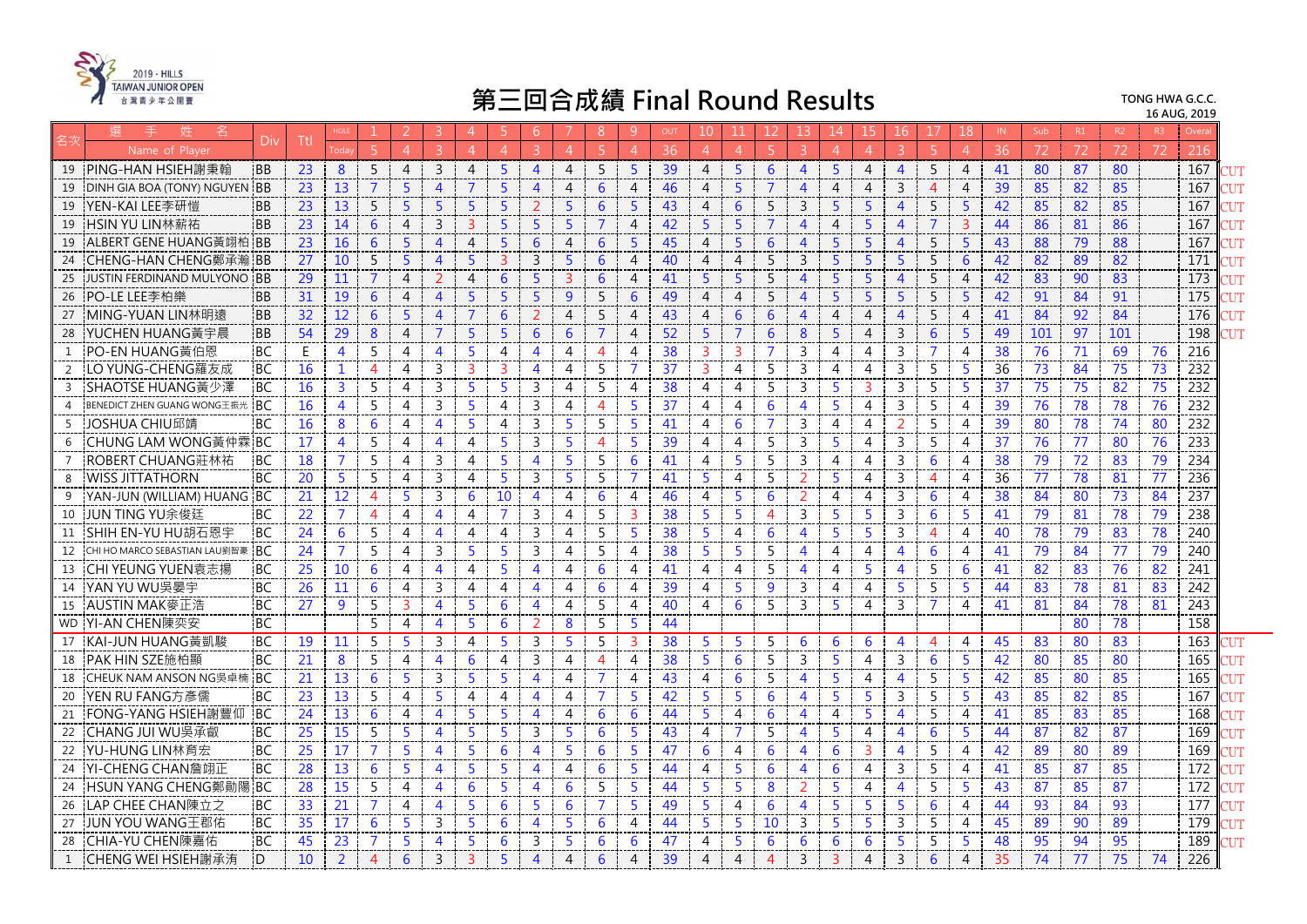

|                | 姓<br>名                         | Div            | Ttl             |                |                |                | 3              | $\overline{A}$ | 5.              | -6             |                | 8              | -9             | OUT | 10             |                |                | 13                       | 14             | 15             | 16.            | 17             | 18.            | IN. | Sub             | R1  | R2              | R3 | Overa |  |
|----------------|--------------------------------|----------------|-----------------|----------------|----------------|----------------|----------------|----------------|-----------------|----------------|----------------|----------------|----------------|-----|----------------|----------------|----------------|--------------------------|----------------|----------------|----------------|----------------|----------------|-----|-----------------|-----|-----------------|----|-------|--|
|                | Name of Plaver                 |                |                 |                |                | $\overline{4}$ | $\mathcal{R}$  | $\overline{4}$ | $\overline{4}$  | $\mathbf{R}$   | $\overline{A}$ | $\overline{5}$ | $\overline{4}$ | 36  | 4              | $\overline{4}$ | -5             |                          | 4              | $\overline{4}$ |                |                | $\Delta$       | 36  | 72              | 72  | 72              | 72 | 216   |  |
| 2              | SZE CHAU CYRIL LEUNG梁思宙 D      |                | 12              | $\mathbf{3}$   | $\overline{4}$ | $\overline{3}$ | $\mathbf{3}$   | $\overline{4}$ | $\overline{4}$  | $\overline{4}$ | $\overline{4}$ | 5              | $\overline{4}$ | 35  | 6              | 5              | 5              | 3                        | $\overline{4}$ | 4              | 3              | 5              | 5              | 40  | 75              | 79  | 74              | 75 | 228   |  |
| $\overline{3}$ | SOPHIA LIN林品杉                  | D              | 20              | 5              | 5              | $\overline{5}$ | $\overline{4}$ | $\overline{4}$ | $\overline{4}$  | $\overline{3}$ | 5              | $\overline{4}$ | 5              | 39  | 6              | 3              | 6              | $\overline{\phantom{0}}$ | 6              | $\overline{4}$ | $\overline{3}$ | 5              | 3              | 38  | 77              | 81  | 78              | 77 | 236   |  |
| $\overline{4}$ | CHU-LUN CHANG張哲綸               | $\mathsf{D}$   | 20              | 6              | $\overline{4}$ | 6              | $\mathbf{3}$   | $\overline{3}$ | $\overline{4}$  | 3              | 6              | 6              | 5              | 40  | 5              | 4              | 5              | $\boldsymbol{\varDelta}$ | $\overline{4}$ | 4              | 3              | 5              | $\overline{4}$ | 38  | 78              | 78  | 80              | 78 | 236   |  |
| 5              | LEO CHANG張睿洋                   | D.             | 22              | $\overline{7}$ | 6              | $\overline{3}$ | $\overline{3}$ | $\overline{4}$ | $\overline{3}$  | $\overline{4}$ | 4              | 6              | $\overline{4}$ | 37  | 4              | 4              | $\overline{7}$ | $\overline{4}$           | 7              | 5              | $\mathbf{3}$   | 5              | 3              | 42  | 79              | 79  | 80              | 79 | 238   |  |
| 6              | TEUKU HUSEIN MUHAMMAD DANINDRA | <b>D</b>       | $\overline{24}$ | 6              | 5              | $\overline{4}$ | $\overline{3}$ | 5              | 5               | 5              | $\overline{4}$ | 5              | 5              | 41  | 4              | 4              | $\overline{4}$ | 3                        | -5             | 5              | 3              | 5              | $\overline{4}$ | 37  | 78              | 81  | 81              | 78 | 240   |  |
|                | YU-HSIANG SHIH施友翔              | <b>D</b>       | 27              | 5              | $\overline{4}$ | 5              | $5^{\circ}$    | $5^{\circ}$    | $\overline{4}$  | 3              | $\overline{4}$ | 5              | $\overline{4}$ | 39  | $\overline{4}$ | 5              | 6              | 3                        | 4              | $\overline{4}$ | 3              | 5              | $\overline{4}$ | 38  | 77              | 82  | 84              | 77 | 243   |  |
| 8              | MAU CHING DENNIS CHAN陳謀正       | $\Box$         | 27              | 6              | 5              | $\overline{4}$ | 2              | $\overline{5}$ | $\overline{4}$  | $\overline{4}$ | 5              | 6              | $\overline{4}$ | 39  | $\overline{4}$ | $\overline{4}$ | 6              | $\overline{4}$           | $\overline{5}$ | $\overline{4}$ | $\mathsf{3}$   | 5              | $\overline{4}$ | 39  | 78              | 84  | 81              | 78 | 243   |  |
| 9              | ANDREW YUNG CHENG YAP叶湧程   D   |                | 27              | 10             | $\overline{7}$ | $\overline{4}$ | $\overline{4}$ | $\overline{3}$ | 5               | $\mathbf{3}$   | $\overline{4}$ | 8              | $\overline{4}$ | 42  | 5              | $\overline{4}$ | 6              | $\overline{3}$           | $\overline{5}$ | 5              | $\mathbf{3}$   | 5              | $\overline{4}$ | 40  | 82              | 80  | 81              | 82 | 243   |  |
| 10             | PING-HUA HSIEH謝秉樺              | D              | 29              | 7              | $\overline{4}$ | 5              | 3              | $\overline{4}$ | 5               | 3              | 4              | $\overline{7}$ | 4              | 39  | 4              | 5              | 5              | $\overline{4}$           | 5              | 5              | 3              | 5              | 4              | 40  | -79             | 74  | 92              | 79 | 245   |  |
| 11             | HONG-YU YU尤泓諭                  | D              | 30              | 9              | 6              | $\overline{4}$ | $\mathbf{3}$   | $\overline{4}$ | $\overline{4}$  | $\overline{4}$ | 5              | 5              | $\overline{4}$ | 39  | 4              | 5              | 6              | $\overline{4}$           | $\overline{4}$ | $\overline{4}$ | 3              | 7              | 5              | 42  | 81              | 82  | 83              | 81 | 246   |  |
| 12             | EN-YU KUO郭恩宇                   | D              | 30              | 13             | 5              | $\overline{4}$ | $\mathbf{3}$   | $\overline{4}$ | $\overline{7}$  | $\overline{4}$ | 5              | 8              | 5              | 45  | 5              | 4              | 5              | 3                        | 5              | 5              | $\overline{4}$ | 5              | 4              | 40  | 85              | 78  | 83              | 85 | 246   |  |
| 13             | <b>JIA WEN LAI</b>             | <sup>n</sup>   | 32              | 12             | 5              | 5              | $\overline{3}$ | $\overline{4}$ | $5\phantom{a}$  | $\mathsf{3}$   | 6              | 8              | $\overline{4}$ | 43  | 5              | 5              | 5              | 5                        | $\overline{4}$ | 5              | 2              | 6              | $\overline{4}$ | 41  | 84              | 83  | 81              | 84 | 248   |  |
| 14             | <b>REESE ALLYSON NG</b>        | $\Box$         | 33              | 15             | 6              | 5 <sup>5</sup> | $\mathbf{3}$   | $\overline{5}$ | 6               | 3              | 6              | 6              | $\overline{4}$ | 44  | 4              | 6              | -5             | 3                        | 5              | 4              | 3              | 7              | 6              | 43  | 87              | 79  | 83              | 87 | 249   |  |
| 15             | ZINING AN安梓宁                   | D              | 35              | 5              | 5              | $\overline{4}$ | $\overline{4}$ | $\overline{4}$ | $\overline{4}$  | 3              | 4              | 6              | 4              | 38  | 6              | 4              | 5              | 3                        | 4              | 4              | 2              | 6              | 5              | 39  | 77              | 86  | 88              | 77 | 251   |  |
| 16             | <b>EN-JIE TSAO曹恩婕</b>          | D              | 38              | 9              | 5              | $\overline{4}$ | $\overline{4}$ | $\overline{4}$ | $5^{\circ}$     | $5^{\circ}$    | $\overline{4}$ | 5              | $\overline{4}$ | 40  | 5              | $\overline{4}$ | 5              | $\overline{4}$           | 5              | 5              | $\mathbf{3}$   | 5              | 5 <sup>5</sup> | 41  | 81              | 87  | 86              | 81 | 254   |  |
| 17             | SHIH-EN HUANG黃十恩               | D              | 38              | 13             | 6              | $\overline{5}$ | $\overline{4}$ | $\overline{5}$ | $\overline{5}$  | 2              | $\overline{4}$ | 6              | 5              | 42  | $\overline{4}$ | 5              | 6              | $\overline{4}$           | 6              | $\overline{4}$ | $\overline{3}$ | 6              | 5              | 43  | 85              | 82  | 87              | 85 | 254   |  |
| 18             | HSIANG CHEN陳襄                  | D              | 38              | 14             | 5              | $\overline{4}$ | $\overline{4}$ | 5              | $6\phantom{1}6$ | $\overline{4}$ | 5              | 5              | 5              | 43  | 3              | $\overline{4}$ | $\overline{7}$ | $\overline{4}$           | 8              | $\overline{4}$ | $\mathbf{3}$   | 5              | 5              | 43  | 86              | 78  | 90              | 86 | 254   |  |
| 19             | JING YI WANG王靖衣                | <sup>D</sup>   | 39              | 14             | 6              | 5              | 2              | 5              | 5               | $\overline{4}$ | 5              | 6              | $\overline{4}$ | 42  | 5              | 6              | $\overline{7}$ | $\overline{4}$           | 5              | 5              | $\overline{4}$ | 5              | 3              | 44  | 86              | 86  | 83              | 86 | 255   |  |
| 20             | PEI-WEI CHAN詹培薇                | <sup>'</sup> D | 40              | 13             | 6              | $\overline{4}$ | $\mathbf{3}$   | 5              | 6               | 3              | 5              | 5              | $\overline{4}$ | 41  | 5              | 5              | .5             | 4                        | 6              | 5              | 4              | 6              | $\overline{4}$ | 44  | 85              | 92  | 79              | 85 | 256   |  |
| 21             | ANDREAS KUO郭時祈                 | D              | 43              | 12             | $\overline{4}$ | $\overline{4}$ | $\overline{3}$ | $\overline{5}$ | 5               | $\mathbf{3}$   | 5              | $\overline{7}$ | 5              | 41  | 4              | 4              | 6              | 3                        | 6              | 4              | $\overline{4}$ | $\overline{7}$ | 5              | 43  | 84              | 83  | 92              | 84 | 259   |  |
| 22             | BENJAMIN CHANG張聿維              | <sup>D</sup>   | 44              | 9              | 5              | $\overline{5}$ | $\overline{4}$ | $\overline{5}$ | $\overline{4}$  | $\mathbf{3}$   | 5              | 6              | $\overline{5}$ | 42  | 4              | 5              | 5              | $\mathbf{3}$             | $\overline{A}$ | $\overline{4}$ | $\overline{4}$ | 6              | $\overline{4}$ | 39  | 81              | 86  | 93              | 81 | 260   |  |
| 23             | SHIH-HENG HUANG黃士恆 ID          |                | 44              | 12             | 5              | 6              | $\overline{4}$ | $\overline{4}$ | $\overline{4}$  | $\overline{4}$ | 6              | $\overline{7}$ | $\overline{4}$ | 44  | 4              | .5             | 6              | $\overline{3}$           | 4              | 4              | 3              | 7              | 4              | 40  | -84             | 87  | 89              | 84 | 260   |  |
| 24             | YUNG-CHUAN CHEN陳永荃 D           |                | 44              | 17             | 6              | $\overline{5}$ | $\mathbf{3}$   | $\overline{4}$ | $\overline{5}$  | $\overline{4}$ | 5              | 6              | $\overline{4}$ | 42  | 5              | $\overline{7}$ | 6              | 3                        | 5              | 5              | $\overline{4}$ | $\overline{7}$ | 5              | 47  | 89              | 88  | 83              | 89 | 260   |  |
| 25             | <b>CHIN-CHIA CHANG張晉嘉</b>      | $\Box$         | 49              | 14             | 6              | 5 <sup>5</sup> | $\overline{4}$ | $\overline{4}$ | 5               | $\overline{4}$ | 5              | 5              | $\overline{4}$ | 42  | 4              | 8              | 5              | $\overline{4}$           | $\overline{4}$ | 6              | 3              | 5              | 5              | 44  | 86              | 87  | 92              | 86 | 265   |  |
| 26             | SIANG HE PAI白翔赫                | D.             | 51              | 17             | $\overline{7}$ | 5              | 3              | $\overline{4}$ | $\overline{4}$  | $\overline{4}$ | $\overline{7}$ | 6              | 3              | 43  |                | 7              | 6              |                          | 6              | 5              | 3              | 8              | 4              | 46  | 89              | 90  | 88              | 89 | 267   |  |
| 27             | <b>CHEN CHE TENG鄧宸喆</b>        | D              | 51              | 20             | 5              | 6              | $\mathbf{3}$   | $\overline{5}$ | $5^{\circ}$     | $\mathbf{3}$   | 6              | 9              | 5              | 47  | 6              | 5              | 6              | 5                        | 5              | $\overline{4}$ | 3              | 6              | 5              | 45  | 92              | 87  | 88              | 92 | 267   |  |
| 28             | YUNG-JEN WANG王詠蓁               | <b>D</b>       | 52              | 23             | 6              | 5              | $5^{\circ}$    | $5^{\circ}$    | $\overline{4}$  | $\overline{4}$ | 5              | 6              | $\overline{4}$ | 44  | 5              | 5              | 6              | 6                        | 6              | 5              | 8              | 5              | 5              | 51  | 95              | 82  | 91              | 95 | 268   |  |
| 29             | CHIA HSIN HU胡嘉欣                | D              | 54              | 17             | 5              | 6              | $\overline{4}$ | $\overline{4}$ | $\overline{7}$  | $\mathbf{3}$   | $\overline{3}$ | 9              | 5              | 46  | 5              | 5              | 6              | $\overline{4}$           | 5              | $\overline{4}$ | $\mathbf{3}$   | 5              | 6              | 43  | 89              | 89  | 92              | 89 | 270   |  |
| 30             | ETHAN CHEN陳聿陞                  | $\Box$         | 60              | 22             | 6              | 6              | $\overline{4}$ | $\overline{4}$ | 5               | 5              | 6              | $\overline{7}$ | 5              | 48  | 6              | 4              |                | $\overline{4}$           | 6              | 5              | 3              | 7              | 4              | 46  | 94              | 93  | 89              | 94 | 276   |  |
| 31             | HANNAH HWA華宣菡                  | iD.            | 61              | 21             | 6              | 6              | $\overline{4}$ | 5              | 6               | 5              | 5              | 5              | 5              | 47  | 4              | 7              | .5             | $\overline{4}$           | 6              | 6              | 3              | 6              | 5              | 46  | 93              | 92  | 92              | 93 | 277   |  |
| 32             | FONG SHEN沈風                    | .D             | 65              | 23             | 8              | $5\phantom{a}$ | $\overline{4}$ | $\overline{4}$ | $\overline{a}$  | $\mathbf{3}$   | 6              | 6              | 5              | 45  | 5              | $\overline{4}$ | 6              | $\overline{7}$           | 6              | 6              | $\overline{4}$ | 8              | 4              | 50  | 95              | 96  | 90              | 95 | 281   |  |
| 32             | YU-CHEN WANG王御呈                | <b>D</b>       | 42              | 21             | $\overline{7}$ | 5              | $\mathbf{3}$   | 5 <sup>5</sup> | 6               | $\mathbf{3}$   | 5              | 9              | 5              | 48  | 5              | 5              | 6              | $\overline{3}$           | $\overline{5}$ | 5              | 5              | $\overline{7}$ | $\overline{4}$ | 45  | $\overline{93}$ | 93  | $\overline{93}$ |    | 186   |  |
| 34             | SHOU CHAO SHAO邵首超              | D              | 43              | 18             | 5              | 5              | $\overline{3}$ | 6              | 5               | $\overline{4}$ | 5              | 8              | -5             | 46  | 6              | .5             | 6              | 3                        | 5              | $\overline{4}$ | $\overline{4}$ | 7              | 4              | 44  | 90              | 97  | 90              |    | 187   |  |
| 35             | CHENG-HSUAN WONG汪承璇 ID         |                | 44              | 28             | 6              | 6              | $\overline{4}$ | 6              | 6               | 6              | 6              | $\overline{7}$ | 5              | 52  | 8              | 5              | $\overline{7}$ | $\overline{4}$           | 5              | 5.             | $\overline{4}$ | 6              | $\overline{4}$ | 48  | 100             | 88  | 100             |    | 188   |  |
| 36             | CHUAN-HONG WANG王傳鴻 ID          |                | 45              | 22             | $\overline{7}$ | 6              | $\mathbf{3}$   | $\overline{4}$ | 8               | 3              | $\overline{4}$ | 8              | 5              | 48  | 5              | 5              | $\overline{7}$ | $\overline{3}$           | $\overline{7}$ | $\overline{4}$ | 3              | 6              | 6              | 46  | 94              | 95  | 94              |    | 189   |  |
| 37             | SHIH-HUNG TSENG,曾士宏 ID         |                | 46              | 23             | $\overline{7}$ | 6              | $\mathbf{3}$   | $\overline{4}$ | $\overline{7}$  | $\overline{4}$ | 6              | $\overline{7}$ | 5              | 49  | 5              | 6              | 5              | 3                        | 6              | 6              | $\mathbf{3}$   | 6              | 6              | 46  | 95              | 95  | 95              |    | 190   |  |
| 38             | NI-CHIN KU古妮瑾                  | D              | 48              | 21             | $\overline{7}$ | $\overline{4}$ | $\overline{4}$ | $\overline{4}$ | 5               | $\overline{4}$ | 5              | 6              | 5              | 44  | 5              | .5             | 8              | 6                        | 6              | $\overline{4}$ | $\mathbf{3}$   | 8              | $\overline{4}$ | 49  | 93              | 99  | 93              |    | 192   |  |
| 39             | CHENG-MIN HSIA夏晟閔              | D              | 49              | 16             | 5              | $\overline{4}$ | 3              | 6              | $\overline{4}$  | 4              | 8              | 6              | 4              | 44  | 5              | 6              | .5             | 5                        | 5              | $\overline{A}$ | 3              | 6              | 5              | 44  | 88              | 105 | 88              |    | 193   |  |
| 40             | YUEN YI CHANG張元譯               | <sup>n</sup>   | 54              | 32             | 5              | 6              | 5              | 8              | $\overline{7}$  | 3              | $\overline{7}$ | 8              | 5              | 54  | 5              | 5              | 6              | $\overline{4}$           | 5              | 8              | 5              | 6              | 6              | 50  | 104             | 94  | 104             |    | 198   |  |